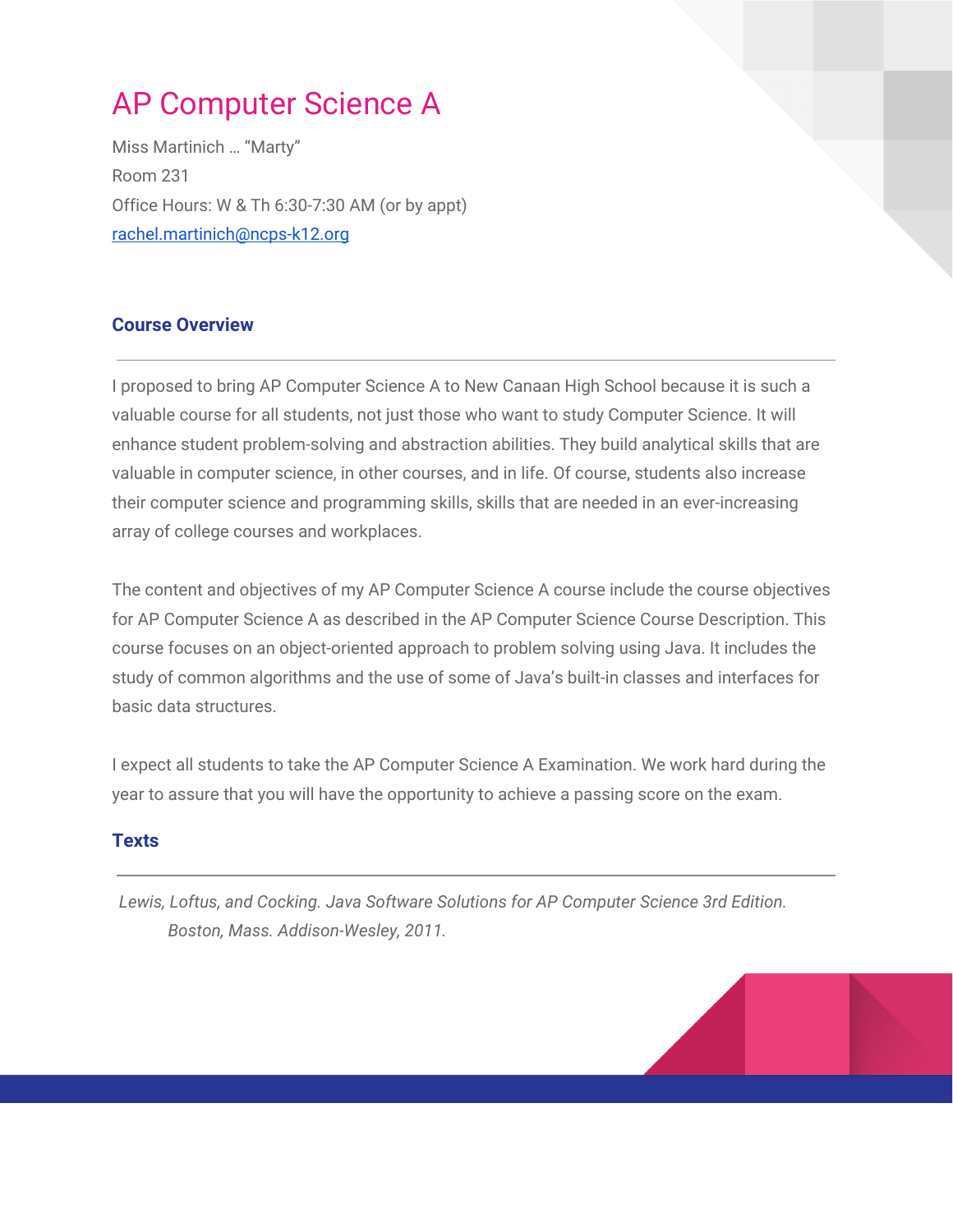*Roselyn Teukolsky. Barron's AP Computer Science A 8th Edition. Hauppauge, New York. Barron's Educational Series, Inc, 2013.*

# **Course Outline**

Weeks 1-17 (Semester 1)

| Weeks 1-2 | <b>Computer Systems</b><br>Numerical representations; limitations of finite<br>representations; number bases and conversion;<br>hardware (primary and secondary memory);<br>programming languages; and language interpreters<br>and compilers.                                                                                                                                                               |
|-----------|--------------------------------------------------------------------------------------------------------------------------------------------------------------------------------------------------------------------------------------------------------------------------------------------------------------------------------------------------------------------------------------------------------------|
| Weeks 3-4 | <b>Objects &amp; Primitive Data</b><br>Simple data types (int, boolean,<br>double, char); declarations (variable and<br>constant); assignment and arithmetic expressions;<br>console output<br>(System.out.print/println); primitive<br>types vs. objects; using classes to create objects;<br>references; Java library classes (String,<br>Integer, Double, Math, Scanner);<br>and creating random numbers. |
| Weeks 5-6 | <b>Program Statements - Conditional</b><br>Software Development Process; control flow<br>(sequential and conditional);<br>Boolean expressions, laws, and truth tables; using<br>conditional expressions in if, if-else, and<br>nested if statements; and More operators<br>(increment, decrement, compound assignment).                                                                                      |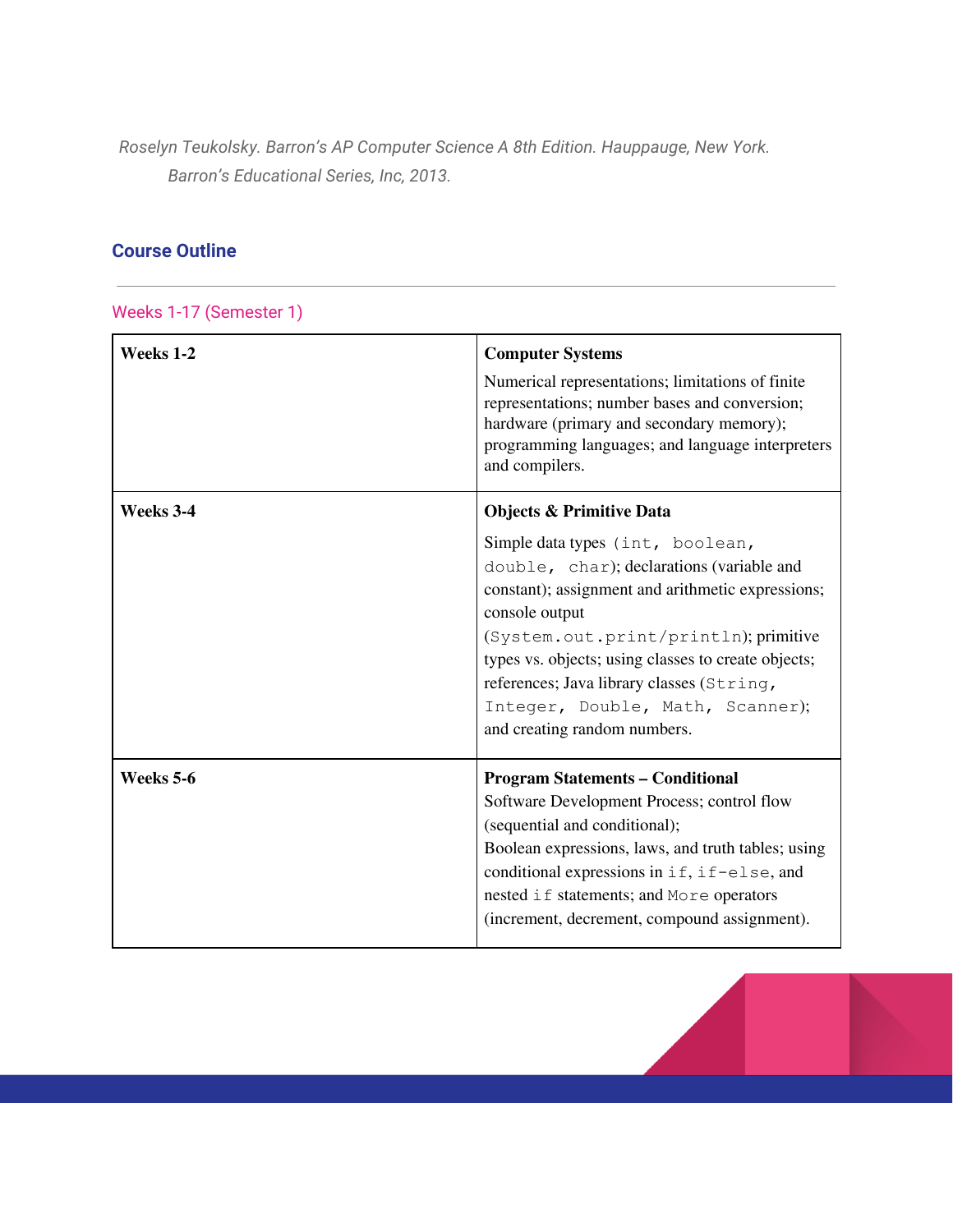| Weeks 7-9          | <b>Program Statements - Iteration</b><br>Flow of control (iteration); using while and for<br>statements; infinite and nested loops; and analysis<br>of algorithms (informal comparisons of running<br>times and exact calculation of statement execution<br>counts).                                                                                                                   |
|--------------------|----------------------------------------------------------------------------------------------------------------------------------------------------------------------------------------------------------------------------------------------------------------------------------------------------------------------------------------------------------------------------------------|
| <b>Weeks 10-12</b> | <b>Writing Classes</b><br>Anatomy of classes, constructors, and methods;<br>declarations (class, interface, instance variable,<br>method, and parameter); method overloading;<br>method decomposition; object relationships;<br>reasoning about programs (assertions, pre- and<br>post-conditions); data abstraction and<br>encapsulation; and designing and implementing a<br>class.  |
| <b>Weeks 13-15</b> | <b>Enhancing Classes</b><br>References, exceptions, and class design; $== vs.$<br>equals; object parameter passing; error handling<br>(runtime exceptions, throwing runtime<br>exceptions); interfaces and abstract classes; Java<br>library classes (Comparable and List interfaces);<br>and identifying reusable components from<br>existing code using classes and class libraries. |
| Week 16            | <b>Midterm Review</b>                                                                                                                                                                                                                                                                                                                                                                  |
| Week 17            | <b>Midterm</b>                                                                                                                                                                                                                                                                                                                                                                         |

# Weeks 18-38 (Semester 2)

| <b>Weeks 18-21</b> | 1D Arrays / 2D arrays / Searching          |
|--------------------|--------------------------------------------|
|                    | One- and two-dimensional arrays (creation, |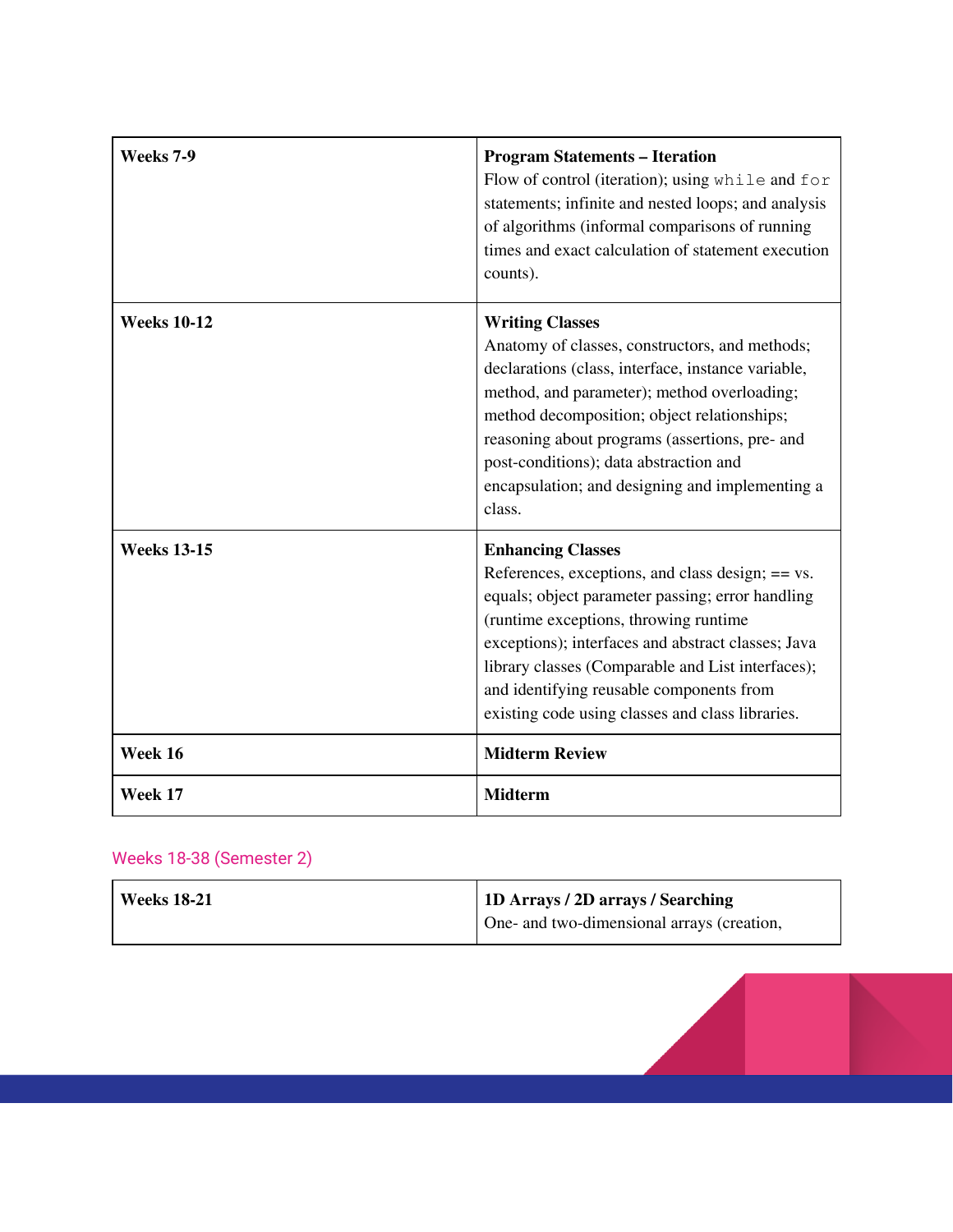|                    | insertions, deletions, traversals, algorithms);<br>searching algorithms and comparison (sequential<br>and binary); and choosing appropriate data<br>representation and algorithms.                                                                                                                                                                                                                                                                                                |
|--------------------|-----------------------------------------------------------------------------------------------------------------------------------------------------------------------------------------------------------------------------------------------------------------------------------------------------------------------------------------------------------------------------------------------------------------------------------------------------------------------------------|
| <b>Weeks 22-24</b> | <b>Lists / ArrayLists / Selection and Insertion</b><br><b>Sorts</b><br>Lists and ArrayLists (creation, insertions,<br>deletions, traversals, algorithms); sorting<br>algorithms and comparison (selection and<br>insertion); and choosing appropriate data<br>representation and algorithms.                                                                                                                                                                                      |
| <b>Weeks 25-27</b> | <b>Inheritance</b><br>Inheritance (subclasses, overriding, hierarchies,<br>using class members, polymorphism, and class<br>hierarchy design); interfaces and abstract classes;<br>Java library classes (Object); reading and<br>understanding class specifications and<br>relationships among classes ("is-a" and "has-a");<br>understanding and implementing a given class<br>hierarchy; extending a given class using<br>inheritance; and applying functional<br>decomposition. |
| <b>Weeks 28-30</b> | <b>Recursion / Merge and Quick Sorts</b><br>Recursive thinking, programming, and sorting;<br>flow of control (recursion); sorting algorithms<br>(merge and quick) and comparison with other<br>sorts.                                                                                                                                                                                                                                                                             |
| <b>Weeks 31-33</b> | <b>AP Test Practice Exam / AP Review</b><br>AP Computer Science A Examination (practice,<br>content, materials, timing, tips).                                                                                                                                                                                                                                                                                                                                                    |

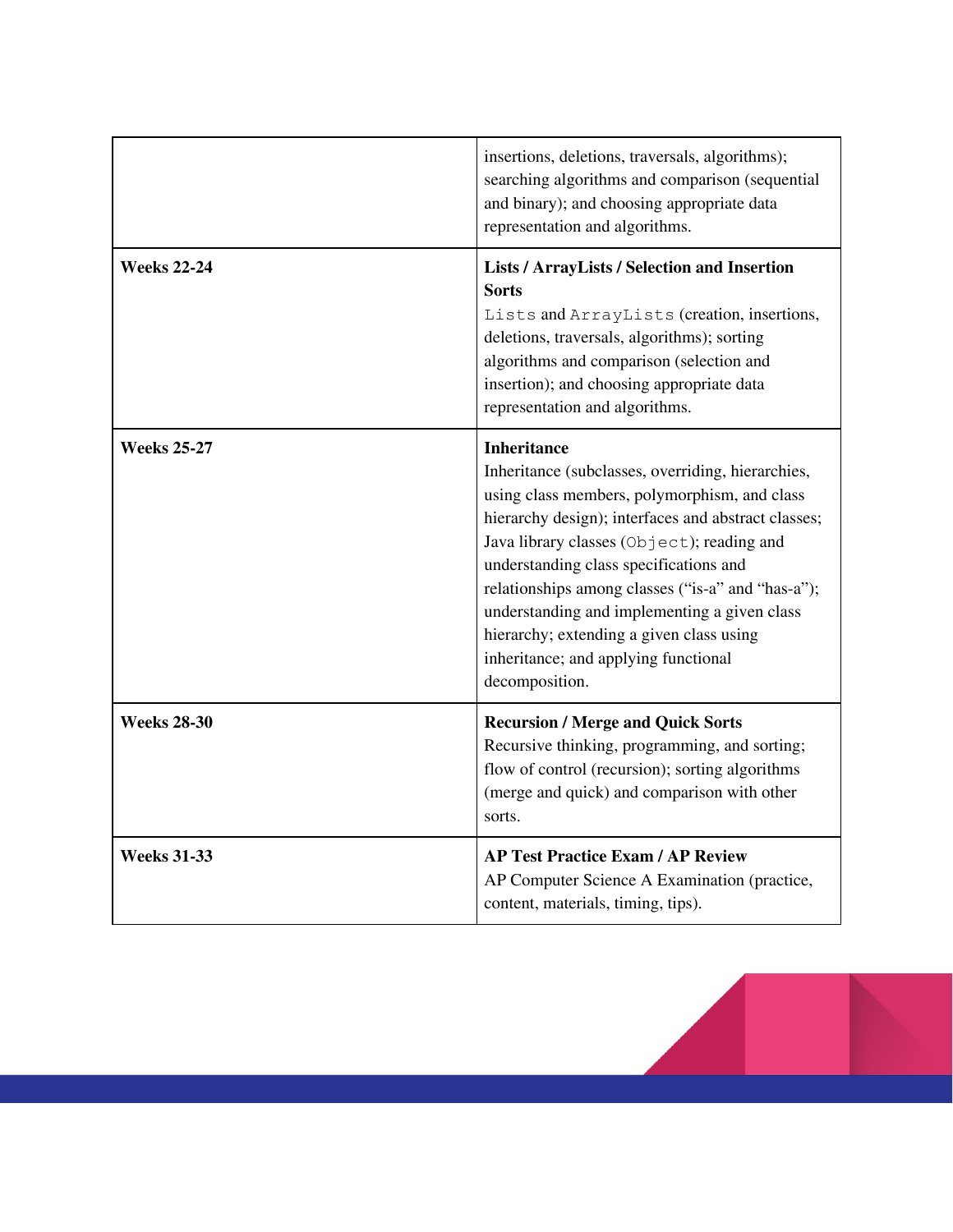| Week 34            | <b>Ethical and Social Implications of Computer</b><br><b>Use</b> ; AP Examination<br>Responsible use of computer systems (system<br>reliability, privacy, intellectual property, legal<br>issues, and social and ethical ramifications of<br>computer use). |
|--------------------|-------------------------------------------------------------------------------------------------------------------------------------------------------------------------------------------------------------------------------------------------------------|
| <b>Weeks</b> 35-37 | <b>Post-AP Project</b><br>Cooperative programming; research; reading<br>code; and comparing strategies and algorithms.                                                                                                                                      |
| Week 38            | Finals  YOU'RE DONE! :)                                                                                                                                                                                                                                     |

## **Teaching Strategies**

#### General Approach

AP Computer Science A is a substantial course that requires a meticulous approach from both you and me. The limited class time is fully utilized for discussion and activities, labs, quizzes, review, and tests. Outside class reading and homework is critical to your understanding of the material. Reading and comprehending technical material is a new skill for most students. They need to learn active reading techniques, including how to take notes.

I will typically begin each new unit of material with reading and homework assignments. This is followed by classroom discussion, related activities, and often additional homework such as worksheets. Students complete one or more related lab (programming) assignments. Finally, I have a review and a multiple-choice test. The Reviews utilize Multiple Choice, True/False, and AP-Style Multiple Choice questions that students have already completed as homework.

#### Differentiated Instruction

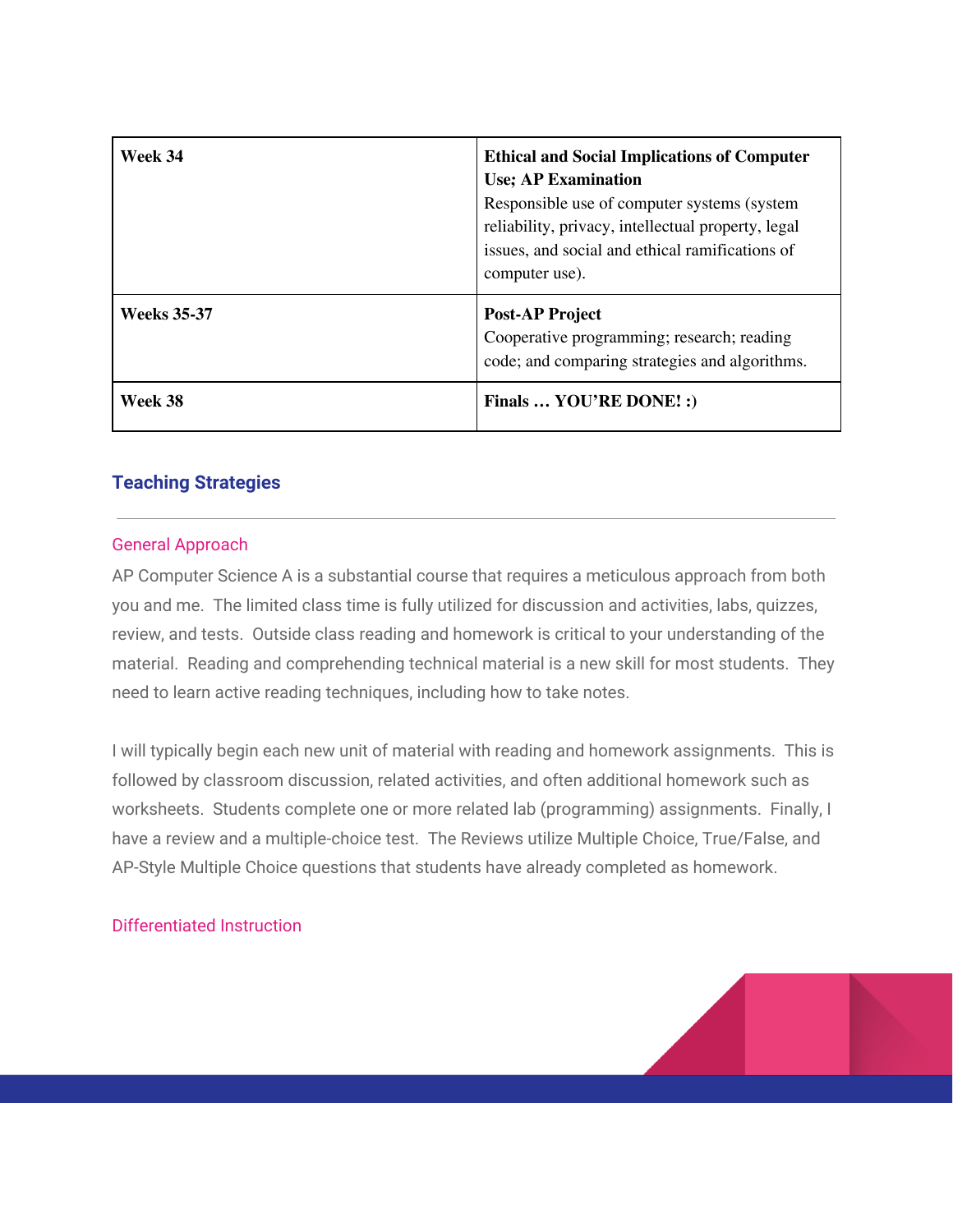Different students learn in different ways. I will use a variety of teaching techniques including role-plays, student presentations, group work, and various multiple response strategies to engage students. Students also learn at different rates, so I utilize tutoring and extra credit assignments to address student needs at both ends of the spectrum.

#### **Tutoring**

In order to be successful in AP Computer Science A, it's critical that students learn the material in a timely fashion. Students who don't grasp earlier material don't have the foundation necessary for later material. Beginning after Winter Break, I also try and conduct weekly AP Exam Free Response tutoring sessions. These sessions cover Free Response questions from previous AP Computer Science A exams. These sessions should be mandatory for students who need them the most.

#### Extra Credit

It's important to keep all students engaged and learning. I provide "mandatory" and challenging extra credit labs for students who finish the normal lab assignments early. You will also have the option to pitch a personal project to me and you can work on that instead.

#### **Lab Component**

Writing computer programs is critical to understanding the course material. I assign at least one lab per unit. These assignments are typically completed on an individual basis. I use a program to randomly assign students to computers each day. This encourages collaboration among a variety of students, while at the same time discouraging copying among a few. Many students complete their lab assignments during class. I provide ample open lab time before and after school for students who need or want it.